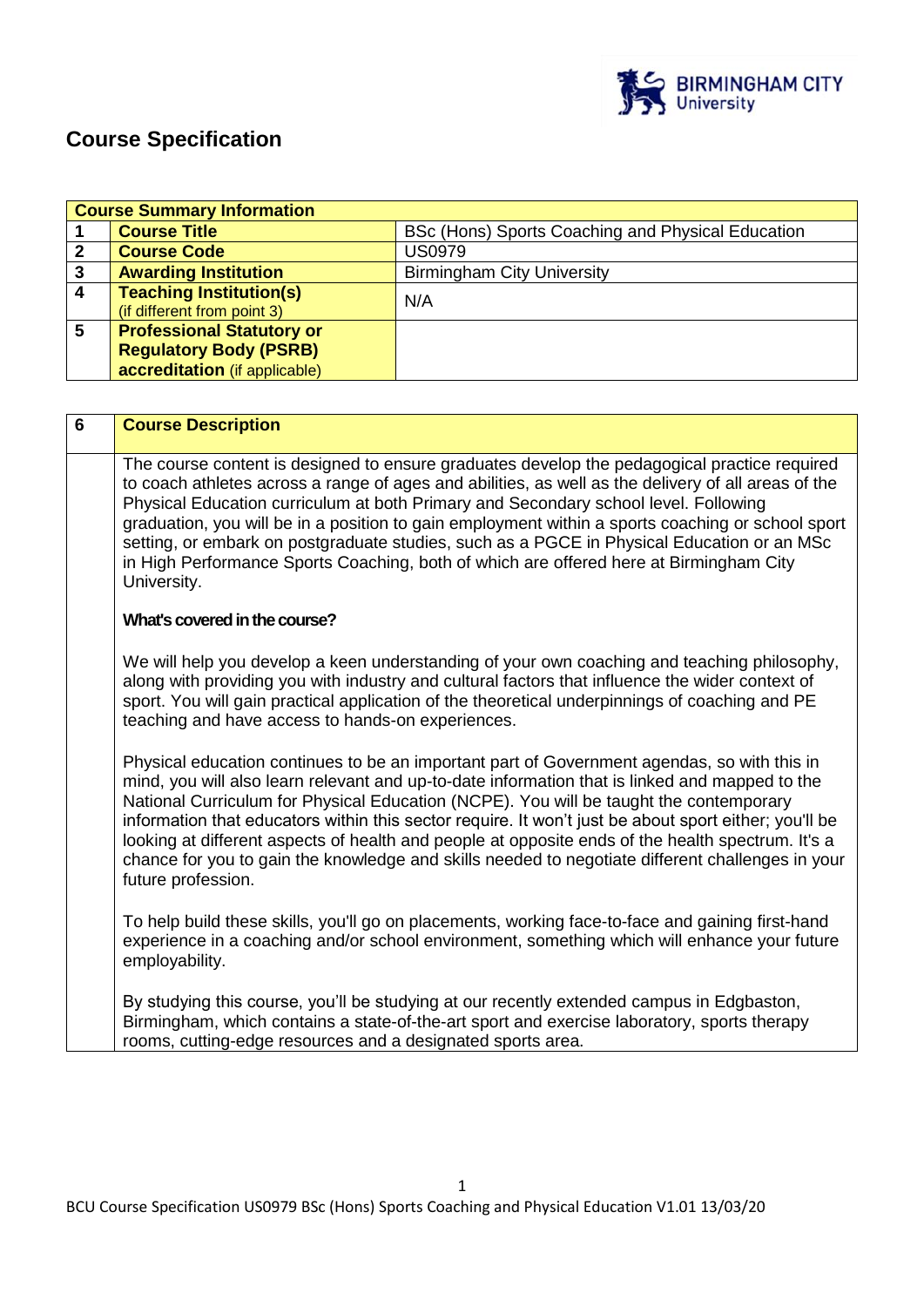

|    | <b>Course Awards</b>                                                                |              |                                  |
|----|-------------------------------------------------------------------------------------|--------------|----------------------------------|
| 7a | <b>Name of Final Award</b>                                                          | <b>Level</b> | <b>Credits</b><br><b>Awarded</b> |
|    | Bachelor of Science (with Honours) Sports Coaching and<br><b>Physical Education</b> | Level 6      | 360                              |
| 7b | <b>Exit Awards and Credits Awarded</b>                                              |              |                                  |
|    | Certificate of Higher Education Sport                                               | Level 4      | 120                              |
|    | Diploma of Higher Education Sport                                                   | Level 5      | 240                              |
|    | <b>Bachelor of Science Sport</b>                                                    | Level 6      | 300                              |

| <b>Derogation from the University Regulations</b> |
|---------------------------------------------------|
| NO.                                               |

| <b>Delivery Patterns</b> |                             |                          |         |
|--------------------------|-----------------------------|--------------------------|---------|
| <b>Mode(s) of Study</b>  | <b>Location(s) of Study</b> | <b>Duration of Study</b> | Code(s) |
| <b>Full Time</b>         | City South                  | 3 years                  | JS0979  |

| 10 <b>Entry Requirements</b>                                                                    |
|-------------------------------------------------------------------------------------------------|
| The admission requirements for this course are stated on the course page of the BCU website. Or |
| may be found by searching for the course entry profile located on the UCAS website.             |

| 11                      | <b>Course Learning Outcomes</b>                                                                                                                                                                    |
|-------------------------|----------------------------------------------------------------------------------------------------------------------------------------------------------------------------------------------------|
|                         |                                                                                                                                                                                                    |
| $\mathbf{1}$            | Demonstrate an extensive and up to date critically informed understanding of theoretical<br>concepts relating to high quality sports coaching and physical education pedagogy.                     |
| $\overline{2}$          | Apply innovative and appropriate pedagogical techniques in a range of appropriate sports<br>coaching and physical education settings.                                                              |
| $\overline{3}$          | Demonstrate a capacity to engage in critical self-reflection to continue to learn and undertake<br>additional professional training in a range of sports coaching and physical education contexts. |
| $\overline{\mathbf{4}}$ | Demonstrate practitioner research skills for improved practice within a sports coaching and<br>physical education pedagogy context.                                                                |
| $\overline{5}$          | Apply knowledge of exercise physiology, sport psychology, health enhancing physical activity,<br>and human development to a range of sports coaching and physical education contexts.              |
| 6                       | Evaluate the roles and responsibilities of adults within a sports coaching and physical education<br>context.                                                                                      |
| $\overline{7}$          | Critically utilise interdisciplinary knowledge connections in order to optimise individual learning.                                                                                               |
| 8                       | Demonstrate knowledge of safe practice and safeguarding to reduce and manage risk in a<br>range of sports coaching and physical education contexts.                                                |
| 9                       | Critically review established literature on current contemporary issues in sports coaching and<br>physical education.                                                                              |
| 10                      | Critically review and adapt behaviours that inclusively embrace culturally diverse learners'<br>needs.                                                                                             |
| 11                      | Demonstrate appropriate interpersonal skills that are required for the professions of sports<br>coaching and physical education.                                                                   |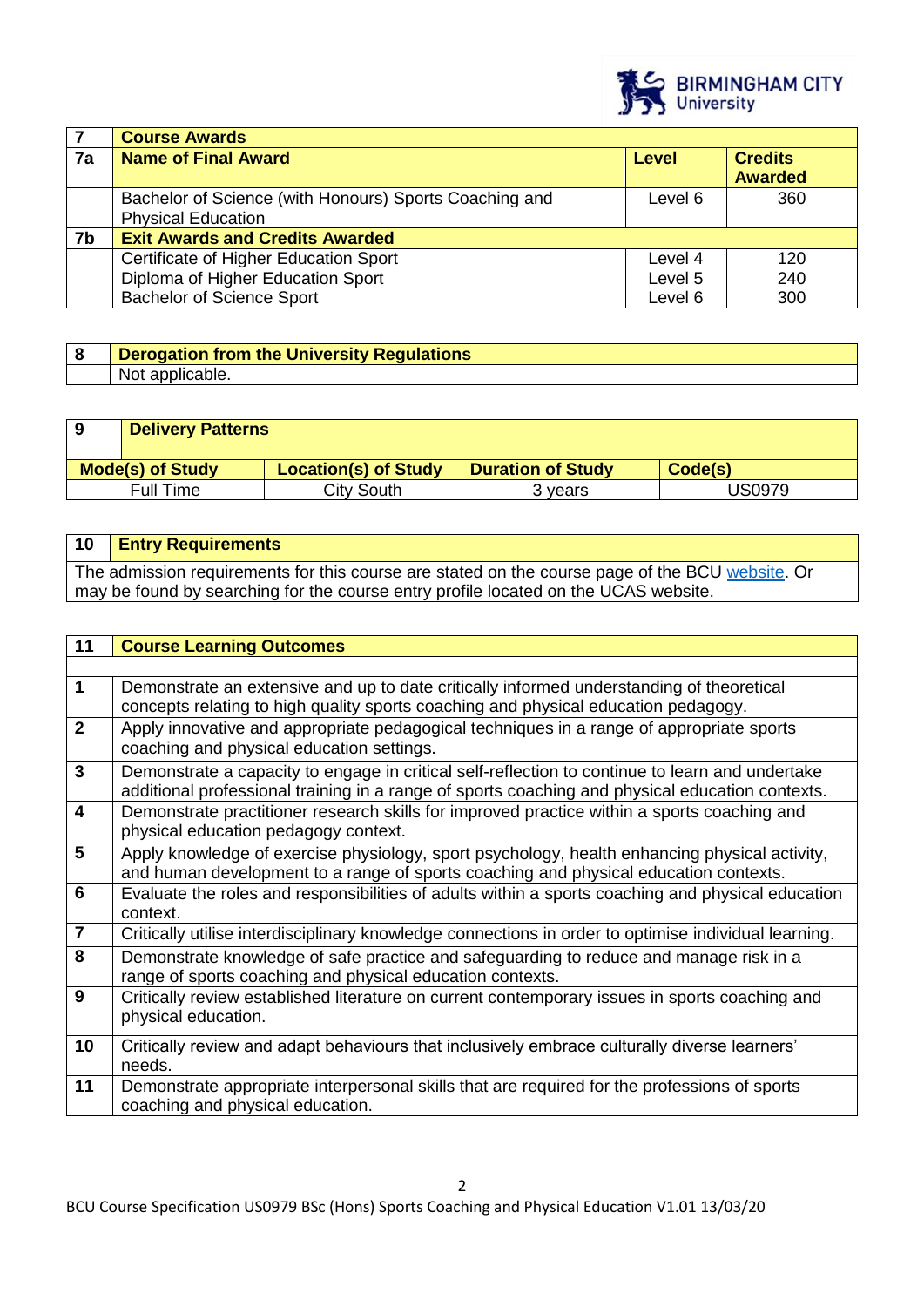

| 12  | <b>Course Requirements</b> |                                                                                                                                         |                     |  |
|-----|----------------------------|-----------------------------------------------------------------------------------------------------------------------------------------|---------------------|--|
| 12a | Level 4:                   | In order to complete this course a student must successfully complete all the following<br><b>CORE modules (totalling 120 credits):</b> |                     |  |
|     | <b>Module Code</b>         | <b>Module Name</b>                                                                                                                      | <b>Credit Value</b> |  |
|     | <b>SPC4002</b>             | <b>The Coaching Process</b>                                                                                                             | 20                  |  |
|     | <b>SPC4000</b>             | <b>Principles of Performance Analysis</b>                                                                                               | 20                  |  |
|     | <b>SPE4001</b>             | Introduction to Physical Education and School<br><b>Sport</b>                                                                           | 20                  |  |
|     | <b>SPE4002</b>             | Children's Development: Physical, Emotional,<br>Health, and Wellbeing                                                                   | 20                  |  |
|     | <b>SPX4000</b>             | <b>Professional Skills and Evidence Based Practice</b>                                                                                  | 20                  |  |
|     | <b>SPX4002</b>             | Sport & Exercise Physiology and Principles of<br><b>Training</b>                                                                        | 20                  |  |

## **Level 5:**

*In order to complete this course a student must successfully complete all the following CORE modules (totalling 120 credits):*

| <b>Module Code</b> | <b>Module Name</b>                                                               | <b>Credit Value</b> |
|--------------------|----------------------------------------------------------------------------------|---------------------|
| <b>SPC5002</b>     | <b>Sports Coaching and Physical Education:</b><br><b>Professional Practice 1</b> | 40                  |
| <b>SPC5001</b>     | Contemporary Issues in Sports Coaching and<br><b>Physical Education</b>          | 20                  |
| <b>SPE5001</b>     | Sport, Physical Activity, and Health in Practice                                 | <b>20</b>           |
| <b>SPC5000</b>     | Applied Pedagogy in Sports Coaching and<br><b>Physical Education</b>             | 20                  |
| <b>SPX5002</b>     | <b>Planning and Conducting Research</b>                                          | 20                  |

# **Level 6:**

In order to complete this course a student must successfully complete all the following *CORE modules (totalling 120 credits):*

| <b>Module Code</b> | <b>Module Name</b>                                                        | <b>Credit Value</b> |
|--------------------|---------------------------------------------------------------------------|---------------------|
| <b>SPC6000</b>     | Sports Coaching and Physical Education:<br><b>Professional Practice 2</b> | 40                  |
| <b>SPC6001</b>     | <b>High Performance Sports Coaching</b>                                   | 20                  |
| <b>SPX6000</b>     | <b>Independent Research Project</b>                                       | 40                  |
| <b>SPX6003</b>     | <b>Psychological Perspectives of Athletic</b>                             | 20                  |
|                    | <b>Development</b>                                                        |                     |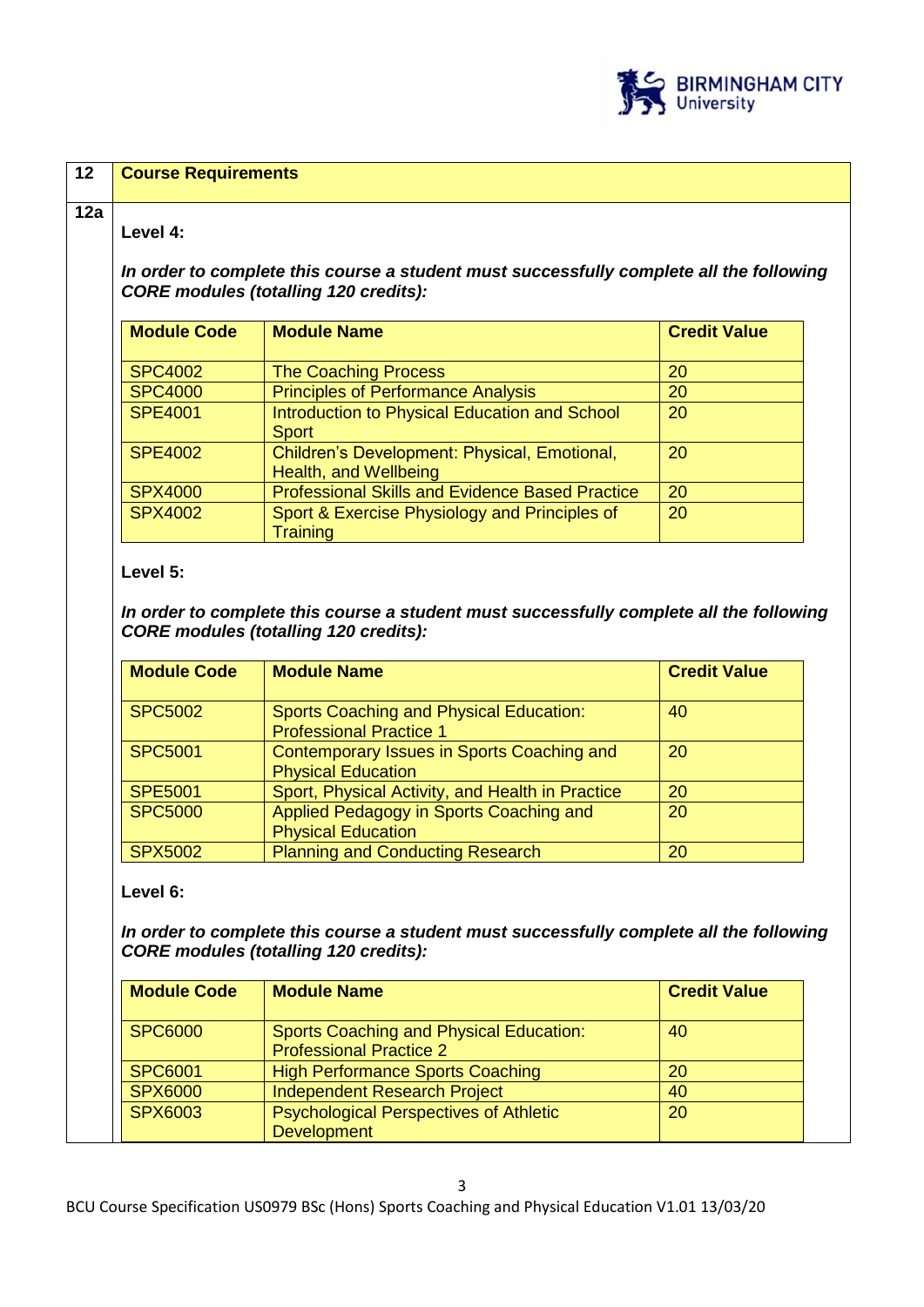

# **12b Structure Diagram**

### **Level 4**

| <b>SEMESTER ONE</b>                                                         | <b>SEMESTER TWO</b>                                                                        |
|-----------------------------------------------------------------------------|--------------------------------------------------------------------------------------------|
| All core modules                                                            | All core modules                                                                           |
| SPE4001 Introduction to Physical Education and<br>School Sport (20 credits) | SPX4002 Sport & Exercise Physiology and<br>Principles of Training (20 credits)             |
| SPX4000 Professional Skills and Evidence Based<br>Practice (20 credits)     | SPE4002 Children's Development: Physical,<br>Emotional, Health, and Wellbeing (20 credits) |
| SPC4002 The Coaching Process (20 credits)                                   | SPC4000 Principles of Performance Analysis (20)<br>credits)                                |

# **Level 5**

| All core modules                                | All core modules                             |
|-------------------------------------------------|----------------------------------------------|
| SPC5000 Applied Pedagogy in Sports Coaching     | SPX5002 Planning and Conducting Research (20 |
| and Physical Education (20 credits)             | credits)                                     |
| SPE5001 Sport, Physical Activity, and Health in | SPC5001 Contemporary Issues in Sports        |
| Practice (20 credits)                           | Coaching and Physical Education (20 credits) |

SPC5000 Sports Coaching and Physical Education: Professional Practice 1 (40 credits

## **Level 6**

| All core modules                                                                     | All core modules                                                           |
|--------------------------------------------------------------------------------------|----------------------------------------------------------------------------|
| SPC6001 High Performance Sports Coaching (20<br>credits)                             | SPX6003 Psychological Perspectives of Athletic<br>Development (20 credits) |
| SPC6000 Sports Coaching and Physical Education: Professional Practice 2 (40 credits) |                                                                            |
| SPX6000 Independent Research Project (40 credits)                                    |                                                                            |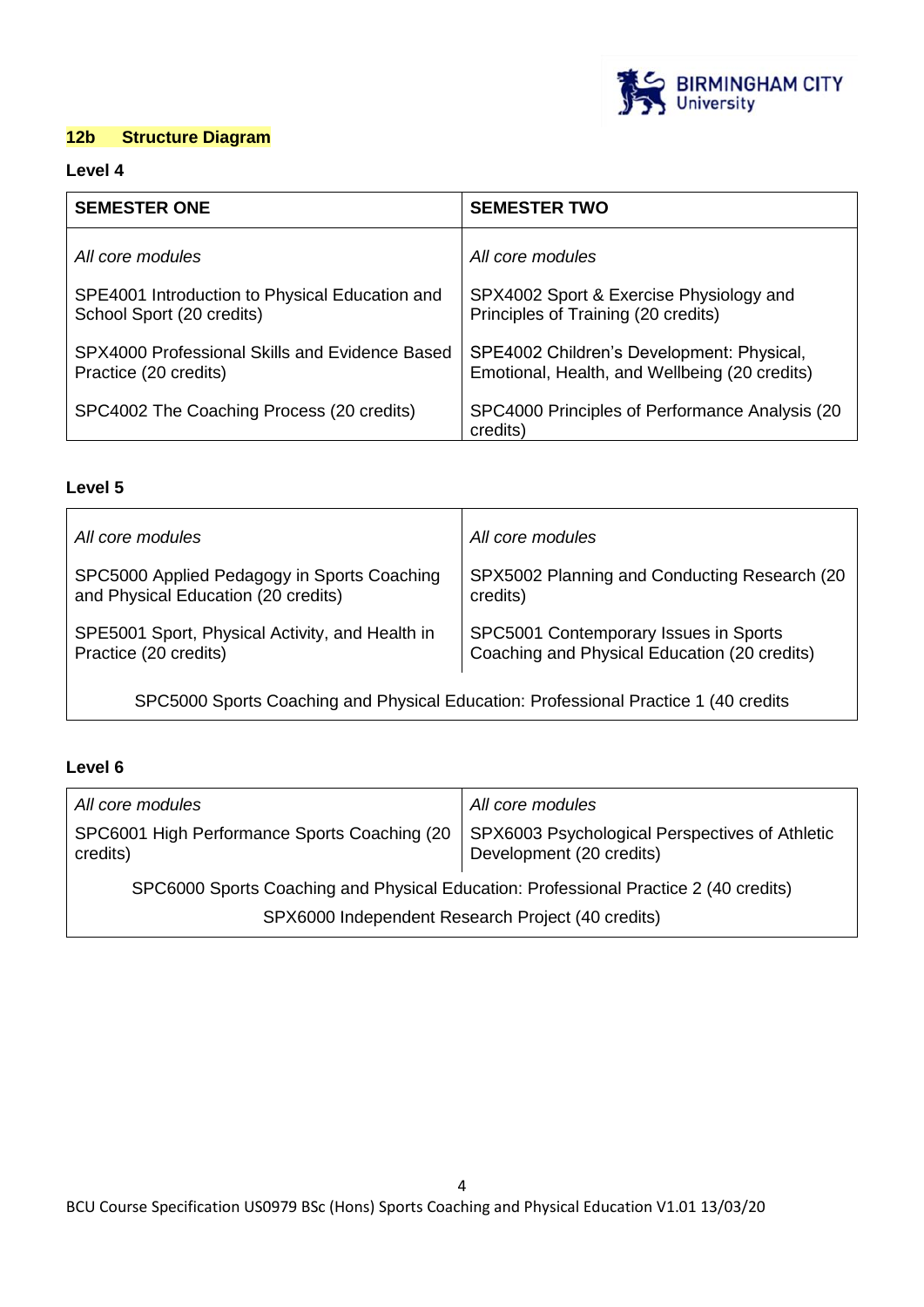

#### **13 Overall Student Workload and Balance of Assessment**

Overall student *workload* consists of class contact hours, independent learning and assessment activity, with each credit taken equating to a total study time of around 10 hours. While actual contact hours may depend on the optional modules selected, the following information gives an indication of how much time students will need to allocate to different activities at each level of the course.

- *Scheduled Learning* includes lectures, practical classes and workshops, contact time specified in timetable
- *Directed Learning* includes placements, work-based learning, external visits, on-line activity, Graduate+, peer learning
- *Private Study* includes preparation for exams

The *balance of assessment* by mode of assessment (e.g. coursework, exam and in-person) depends to some extent on the optional modules chosen by students. The approximate percentage of the course assessed by coursework, exam and in-person is shown below.

#### **Level 4**

#### **Workload**

#### **20% time spent in timetabled teaching and learning activity**

| <b>Activity</b>    | <b>Number of Hours</b> |
|--------------------|------------------------|
| Scheduled Learning | 239                    |
| Directed Learning  | 428                    |
| Private Study      | 533                    |
| <b>Total Hours</b> | 1200                   |

#### **Balance of Assessment**

| <b>Assessment Mode</b> | Percentage |
|------------------------|------------|
| Coursework             | 75         |
| Exam                   | 16.7       |
| In-Person              | 8.3        |

#### **Level 5**

#### **Workload**

#### **15% time spent in timetabled teaching and learning activity**

| <b>Activity</b>          | <b>Number of Hours</b> |
|--------------------------|------------------------|
| Scheduled Learning       | 175                    |
| <b>Directed Learning</b> | 475                    |
| <b>Private Study</b>     | 550                    |
| <b>Total Hours</b>       | 1200                   |

#### **Balance of Assessment**

| <b>Assessment Mode</b> | Percentage   |
|------------------------|--------------|
| Coursework             | 66.7         |
| Exam                   | $-11$ $-1$   |
| In-Person              | ററ റ<br>LL.L |